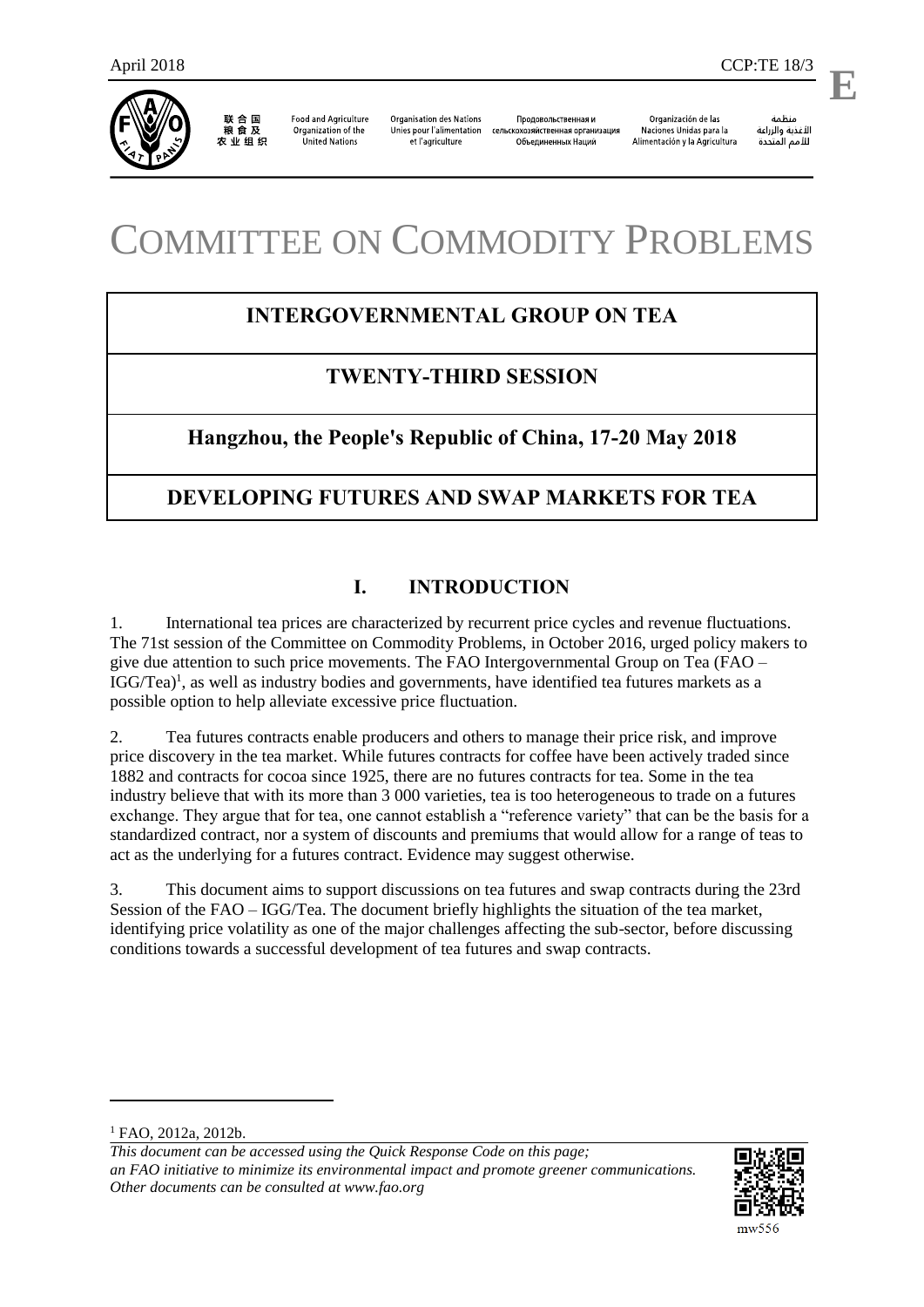#### **II. TEA MARKET STRUCTURES AND MARKETING ARRANGEMENTS**

4. Tea is produced in some forty countries, with China, India, Kenya and Sri Lanka accounting for 78 percent of production and 73 percent of exports (2016, in volume terms). Most of the tea produced in China and India is consumed internally, while the bulk of the tea produced in Kenya and Sri Lanka is exported. Two thirds of tea production in China is in the form of green tea; India and Kenya mostly produce CTC<sup>2</sup> black tea. Sri Lanka specialises in orthodox black tea, which carries a price premium. At over USD 15 billion, the world tea market is large enough to support a futures market, but its segmentation can make it difficult to obtain the critical mass needed for a futures contract.

5. Some 8 to 9 million smallholders produce 70 per cent of the world's tea, the rest of the output comes from tea estates. Smallholders sell their tea to factories for processing, often at a price related to the price that factories obtain from selling their "made tea". Factories can sell tea directly to blenders, but most of the tea traded internationally is sold through auction centres. There are a number of such centres, all in producing countries<sup>3</sup>. Tea sold through auctions is tasted by interested buyers and by the auction master, and the taste test will determine at what price the tea is sold.

6. Tea auction markets provide a mechanism that permits the best possible price to be achieved on a given day for a given tea origin. The futures market provides information about the general trend of prices, and makes it possible to lock in future prices. A futures exchange can build on an auction's strengths (infrastructure, grading), while those active on the auction can use futures contracts to manage their overall price risk exposure while still using auctions to get the best price for their tea. Nevertheless, the nature of the auction, with sellers and buyers focusing on the specifics of each parcel/chest, can easily give rise to the erroneous idea that as each tea is unique, a market that relies on standardization cannot work. In fact, as coffee futures contracts show, having a standardized futures contract does not mean that one has to standardize the physical market.

#### **III. TEA PRICE VOLATILITY**

7. Tea prices are volatile, and futures can still help improve price transparency, enable easier financing for tea stocks, and make it possible for growers and factories to shift their pricing from months of low prices to higher-price months. However, while tea shows price behaviour similar to what one sees in cocoa or coffee markets, tea sub-sector participants are typically exposed to price risk for a relatively short time frame, given that tea is produced throughout the year and moves quite fast from producer to blender. Thus, they face less economic pressure to manage their price risk. This is different from cocoa and coffee, where harvests are seasonal and stocks are kept for many months.

#### **IV. MARKET SEGMENTATION**

8. Is there one tea market, or are there more? How well are the various origins, varieties, prices for tea that are certified under fair-trade premiums etc. correlated? The data give only partial results.

l

<sup>2</sup> Crushing, Tearing and Curling tea, produced in a more "mechanized" manner, and often used for blending

<sup>3</sup> The London tea auction, established in 1679, was closed in 1998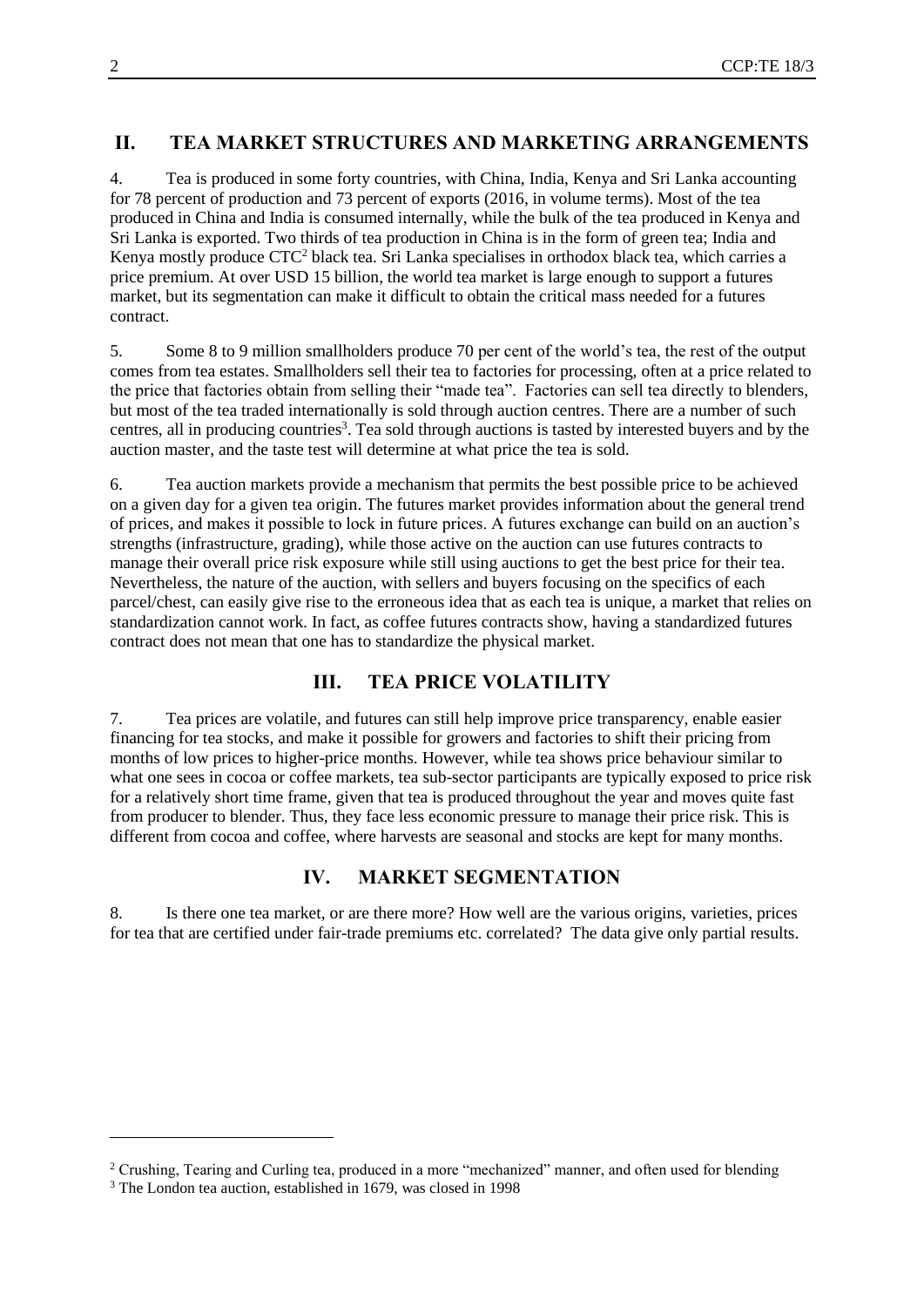9. Price correlations for CTC black tea in India are as follows:

|      | Table 1. Coefficients of Correlation of weekly Indian Tea Prices (CTC leaf & all dust), 2008– |  |  |
|------|-----------------------------------------------------------------------------------------------|--|--|
| 2017 |                                                                                               |  |  |

|                 | Kolkata | Guwahati     | Siliguri | Jalpaguri Cochin Coonoor |      |      | <b>Coimbatore</b> |
|-----------------|---------|--------------|----------|--------------------------|------|------|-------------------|
| Kolkata         | 1       | 0.79         | 0,69     | 0,40                     | 0,31 | 0,19 | 0,27              |
| Guwahati        |         | $\mathbf{1}$ | 0,72     | 0,40                     | 0,30 | 0,18 | 0,26              |
| <b>Siliguri</b> |         |              | 1        | 0,34                     | 0,30 | 0,20 | 0,26              |
| Jalpaguri       |         |              |          | 1                        | 0,18 | 0,14 | 0,15              |
| Cochin          |         |              |          |                          | 1    | 0,69 | 0,84              |
| <b>Coonoor</b>  |         |              |          |                          |      |      | 0,85              |
| Coimbatore      |         |              |          |                          |      |      |                   |

Source: FAO IGG/Tea Secretariat.

10. If price correlation is below 0.7, the two locations do not form one market. So for CTCs in India, there are two markets, one in the North (Kolkata-Guwahati-Siliguri), and one in the South (Cochin-Coonoor-Coimbatore). For international auction centres there is a longer monthly price series, as shown in Table 2:

**Table 2. Coefficients of Correlation of Tea Prices, 2000–2017**

|                             | Cochin | Colombo | <b>Mombasa</b> |
|-----------------------------|--------|---------|----------------|
| Kolkata                     |        |         |                |
| 2000-2017                   | 0.74   | 0.72    | 0.71           |
| 2000-2009                   | 0.62   | 0.57    | 0.52           |
| 2009-2017                   | 0.05   | $-0.01$ | 0.13           |
|                             |        |         |                |
| 2000-2017 (trend-corrected) | 0.52   | 0.34    | 0.53           |
| Cochin                      |        |         |                |
| 2000-2017                   |        | 0.89    | 0.79           |
| 2000-2009                   |        | 0.82    | 0.63           |
| 2009-2017                   |        | 0.39    | 0.18           |
|                             |        |         |                |
| 2000-2017 (trend-corrected) |        | 0.62    | 0.58           |
| Colombo                     |        |         |                |
| 2000-2017                   |        |         | 0.78           |
| 2000-2009                   |        |         | 0.58           |
| 2009-2017                   |        |         | 0.14           |
|                             |        |         |                |
| 2000-2017 (trend-corrected) |        |         | 0.43           |

Source: FAO IGG/Tea Secretariat. The trend-corrected prices use each auction price series corrected for its linear trend from 2000 to 2017.

11. In the long run, prices moved together, but this was partially because they all followed an upward trend. If this trend is removed, correlations fall. Further, from the 2000s to 2010s, markets seem to have become much less correlated.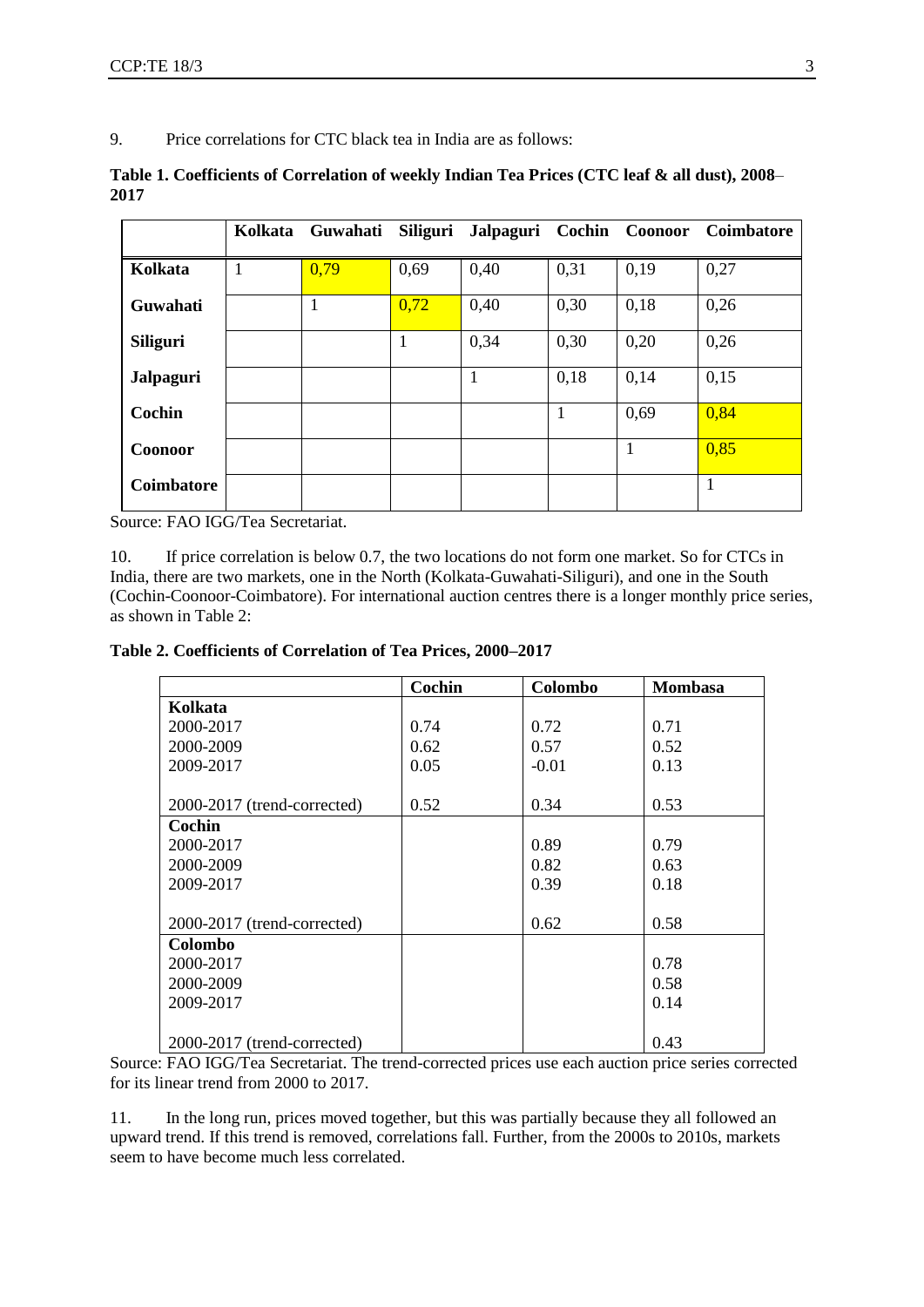12. Thus, the tea market consists of a number of poorly-connected segments, the main ones being China for green tea; Colombo for orthodox black tea; and weakly-linked CTC black tea markets in North India, South India and Kenya. Prima facie, the behaviour of the three CTC black tea markets is difficult to understand, as they have common buyers and much of their teas are used for blending. It may be that once there is a central reference market (e.g. a futures contract), prices will become better integrated.

13. Of the various segments of the tea market, that of green tea in China (USD 4 billion) is the largest. If a futures contract were to be introduced, it would have to be focused on the domestic market. However, year-to-year price changes in China are low, and low volatility means no demand for futures. Furthermore, the Chinese market appears somewhat fragmented and disorganized to support a futures market.

14. Black tea markets are well organized, with auctions not only acting as nodal points for physical trade flows, but also offering a mechanism through which market participants agree on grades and standards. A futures exchange can build on this, with physical deliveries organized around the auction infrastructure, or using auction prices to establish a generic reference price for tea. The best futures market potential is in the USD 2 billion North Indian CTC tea market. South Indian CTC tea futures, if they share a platform with North Indian CTC tea, can perhaps feed on the latter's liquidity. The USD 1.2–1.4 billion markets in Kenya and Sri Lanka cannot rely on an established futures exchange to add tea to their product offerings so would have to look for a partnership with a foreign exchange.

#### **V. READINESS OF THE TEA SECTOR FOR A FUTURES CONTRACT**

15. On the positive side, several of the conditions for a successful tea futures contract exist. China's green tea and North India's black tea markets meet the minimum market value criteria of futures exchanges. All countries have an active, relatively well-organized private sector, and with one exception, in the black tea market, there are no companies large enough to prevent markets from freely determining prices. Industry groups in Dubai, India, Kenya and Sri Lanka have in the past two decades expressed support for tea futures. Except perhaps in China, the infrastructure (grading, warehousing, etc.) for successful futures trading exists, managed by auctions with which a futures exchange can collaborate.

16. There are some mixed factors. One is that tea price volatility is sufficiently high to warrant hedging, but (given also that tea production is not as seasonal as cocoa and coffee) not high enough to make survival difficult for companies that do not hedge. So industry participation will not be automatic. Also, tea price volatility may be too low to attract large speculative interest. Speculators are necessary for a successful futures contract because they provide the liquidity that makes use of the exchange easy and low-cost. A further issue is that the legal and regulatory framework for commodity futures trade exists in China and India (with constraints on foreign users), but would need to be built in Kenya and Sri Lanka.

17. Negative for the potential of a futures contract is that there is no "standard", dominant type of tea and tea grading remains subjective. A similar constraint in the coffee sector has been successfully resolved. To what extent could a tea futures contract be constructed along similar lines? After all, "any consumer knows coffee is not coffee; there are many grades and varieties."<sup>4</sup>

18. The main coffee contract, for Arabica coffee, deals with the wide variety of coffees traded by having three levels of discounts and premiums:

• For specific grades (origin countries);

l

<sup>4</sup> https://www.theice.com/publicdocs/ICE\_Coffee\_Brochure.pdf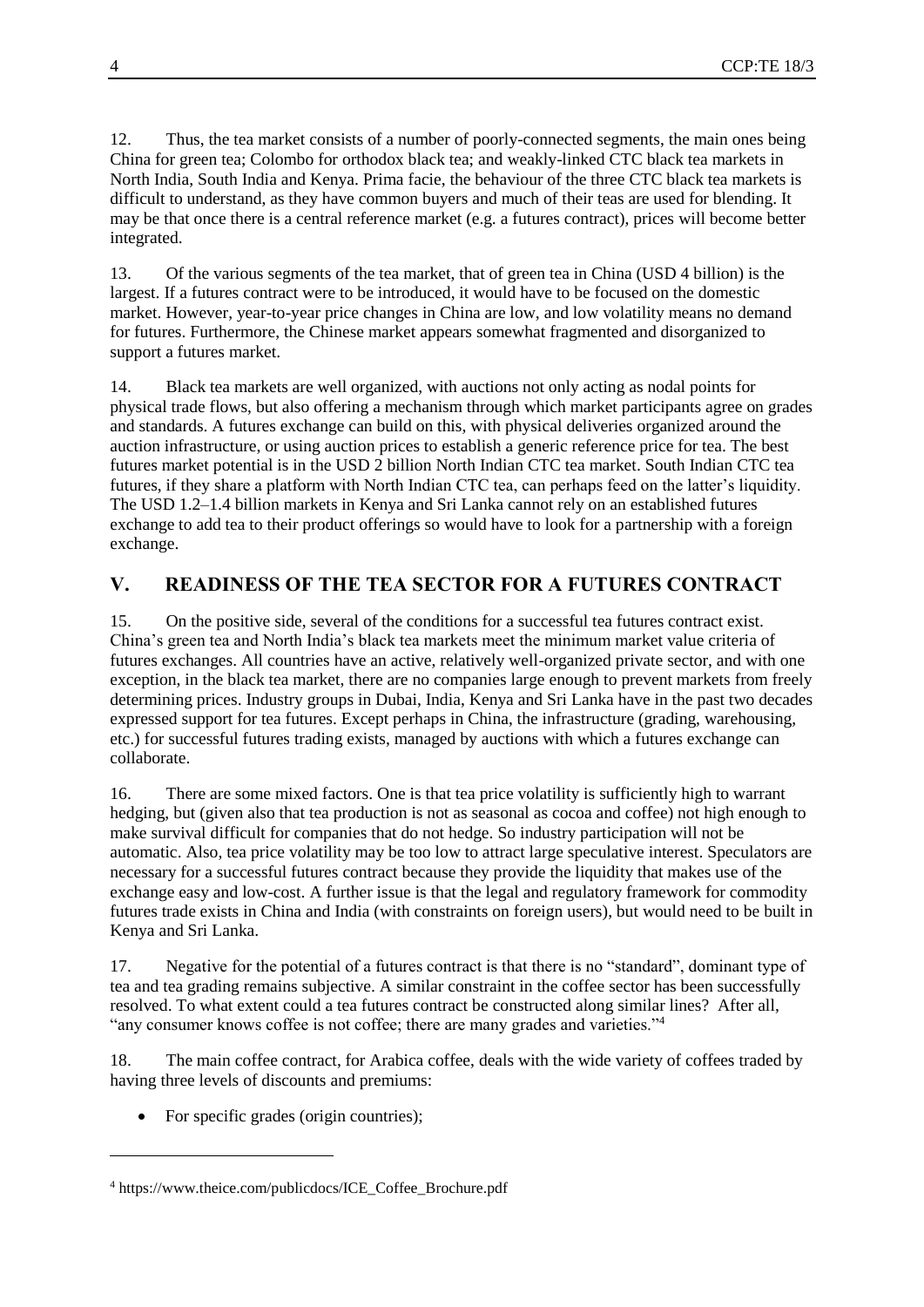- For specific delivery locations;
- And for specific deliveries, determined by exchange experts who will actually taste the coffee that is delivered to decide whether it merits an additional premium or discount.

19. Thus, all coffee delivered to an exchange is valued very closely to its actual value on the market. The coffee itself is not standardized: individual quality differences, even as they differ from lot to lot, are clearly recognized and valued. However, coffee sector participants have become used to thinking of their product in relation to a somewhat abstract "standard contract", rather than existing in isolation. While it will require a change of mind-set, a similar mechanism could be feasible for a tea futures contract.

#### **VI. MOVING AHEAD**

20. A number of actions are necessary to move ahead with futures contracts and swaps. First, while futures markets are in continuous search of new products, tea is not an easy candidate. The tea sub-sector, therefore, has to engage the futures exchanges. It is expensive to develop the infrastructure of an exchange just for tea, and demanding in terms of dedicated experts. The tea community could own the intellectual rights to a tea contract, but not have an ownership stake in the futures exchange.

21. Second, the tea futures contract needs to be elaborated. Commodity futures markets have to reflect the market conditions of the underlying physical commodities. For this, exchanges rely on the final settlement mechanism of their contracts. This can be a physical delivery mechanism, or financial settlement based on a reference price (an index). In the case of black tea, such an index can be construed on the basis of auction prices. Or instead, physical delivery can rely on auction facilities, with a premium/discount system.

22. Third, the futures exchange and the tea industry will need to work closely together on building contract liquidity. A contract that is useful is not automatically successful. Typically, futures exchanges have to collaborate in the early years of a contract with market makers (who have to come from the tea sector) to provide continuous bids and offers and in return, share the trading revenue.

23. Fourth, the donor community and governments should give support to growers groups so that they too can benefit from an exchange – through its market information, or because in a competitive environment, processors and traders can use futures exchanges to offer an expanded range of pricing options to growers.

24. Tea swaps have been mentioned as an alternative to futures contracts. They are not, but they can offer sufficiently creditworthy companies a means to manage their price risks. Through a broker, tea swaps can link those who want to receive a fixed price to those who want to pay a fixed price. A trial was started by Teaswap in Sri Lanka in March 2018. But as the broker cannot take on considerable risk – as is the case now – the growth of the tea swap market will be seriously constrained.

#### **VII. CONCLUDING REMARKS**

25. It is, prima facie, surprising that there is a vibrant futures market for cocoa and coffee, but not for tea. One reason is that cocoa and coffee are seasonal, with higher risks of market disruptions and a greater need for storage (and thus, exposure to the risk of price falls for those owning the stored produce). Also, the tea market is slightly more segmented. Nevertheless, the differences between the sectors are a matter of degree. Cocoa and coffee markets are segmented, tea a bit more so. Cocoa and coffee have many grades and varieties, tea a few more. Therefore, it would seem that the practices adopted in, say, the coffee sub-sector, to match the need for standardized futures contracts with highly diverse physical product, are a good starting point for a tea futures.